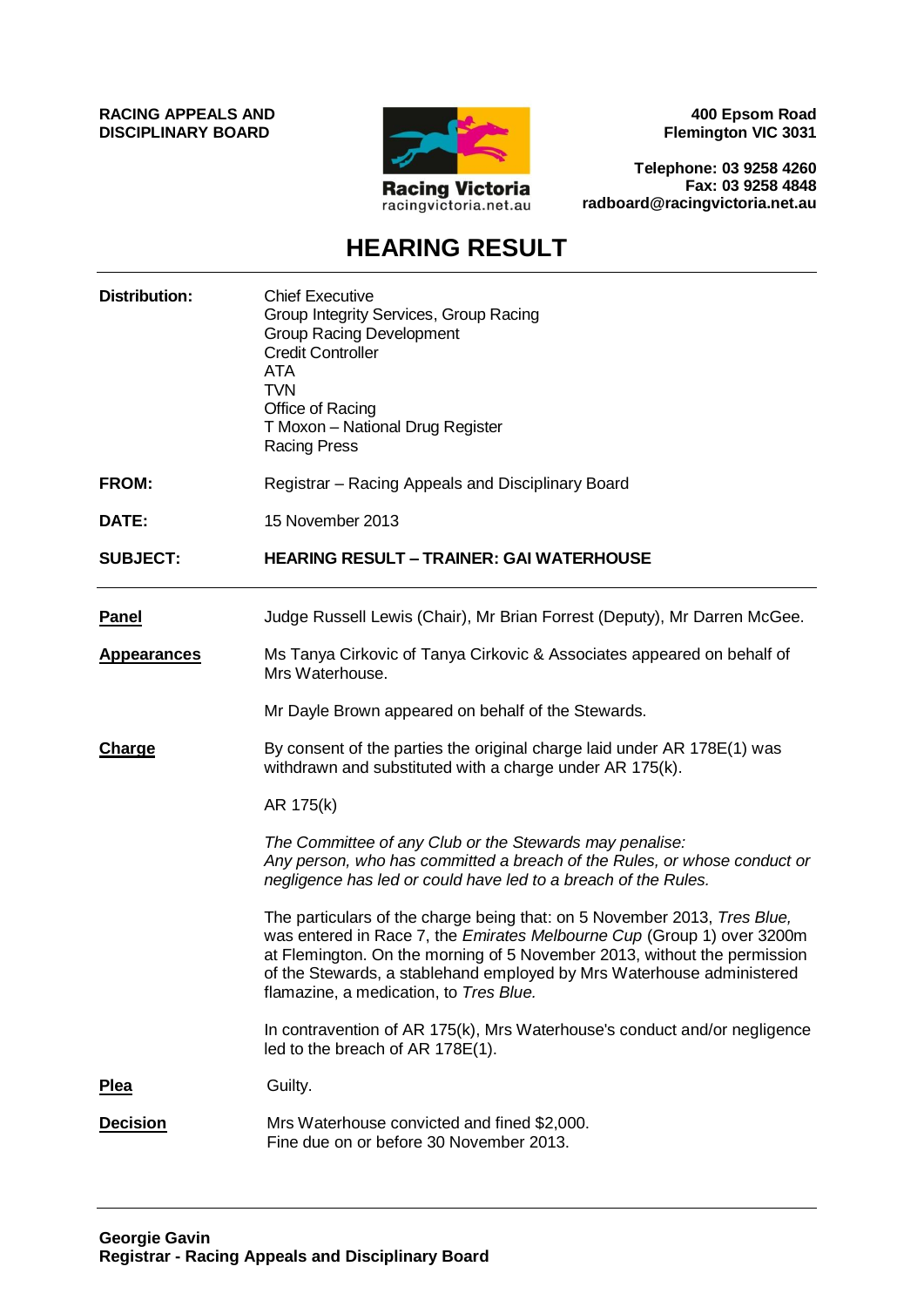# **TRANSCRIPT OF PROCEEDINGS**

# **RACING APPEALS AND DISCIPLINARY BOARD**

\_\_\_\_\_\_\_\_\_\_\_\_\_\_\_\_\_\_\_\_\_\_\_\_\_\_\_\_\_\_\_\_\_\_\_\_\_\_\_\_\_\_\_\_\_\_\_\_\_\_\_\_\_\_\_\_\_\_\_\_\_\_\_

**HIS HONOUR JUDGE R.P.L. LEWIS, Chairman MR B. FORREST, Deputy Chairman MR D. McGEE**

#### **EXTRACT OF PROCEEDINGS**

**DECISION**

## **TRAINER: GAI WATERHOUSE**

**RE: TRES BLUE**

## **MELBOURNE**

#### **FRIDAY, 15 NOVEMBER 2013**

MR D. BROWN appeared on behalf of the RVL Stewards

MS T. CIRKOVIC appeared on behalf of Ms G. Waterhouse